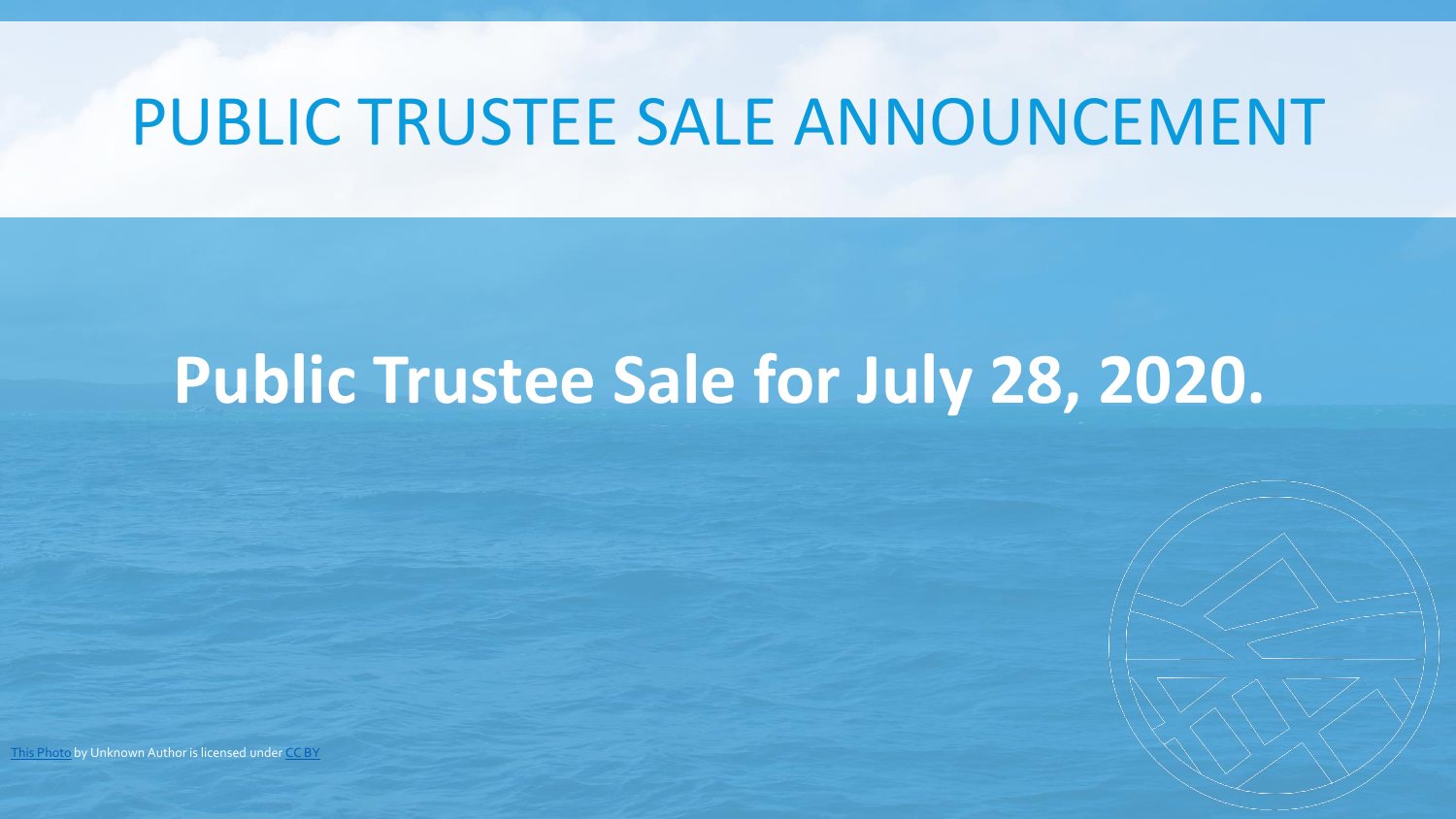# PUBLIC TRUSTEE SALE ANNOUNCEMENT

• Colorado Revised Statutes 38-38-106(7)(b) states: *The Public Trustee may establish written policies available to the public about all aspects of the foreclosure sale*.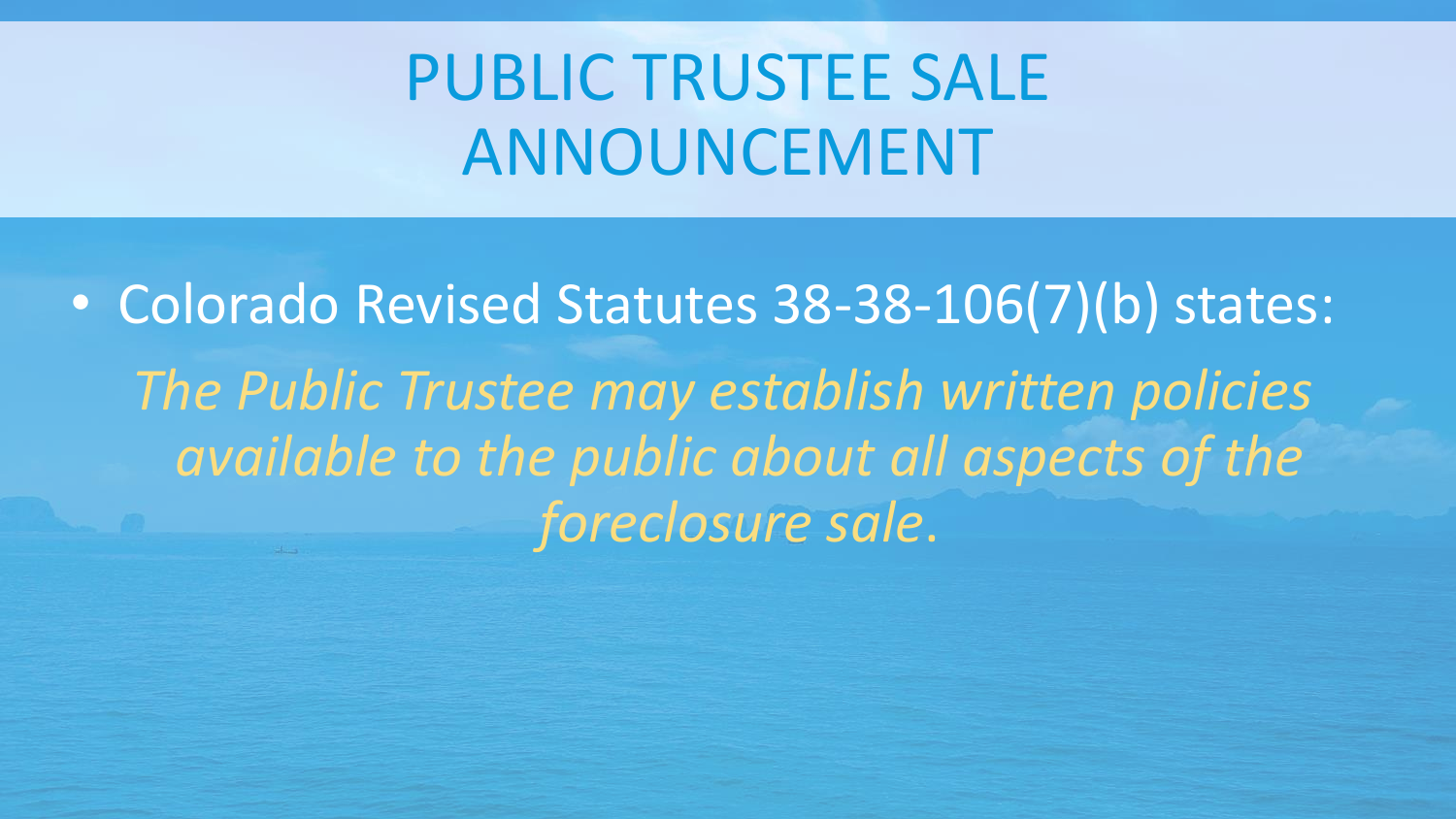### DUE DILIGENCE PRIOR TO BIDDING

- Perform your research on properties prior to sale.
- *The deed of trust being foreclosed may not be a first lien.*
- Know the ramifications of bidding on a property with a senior lien.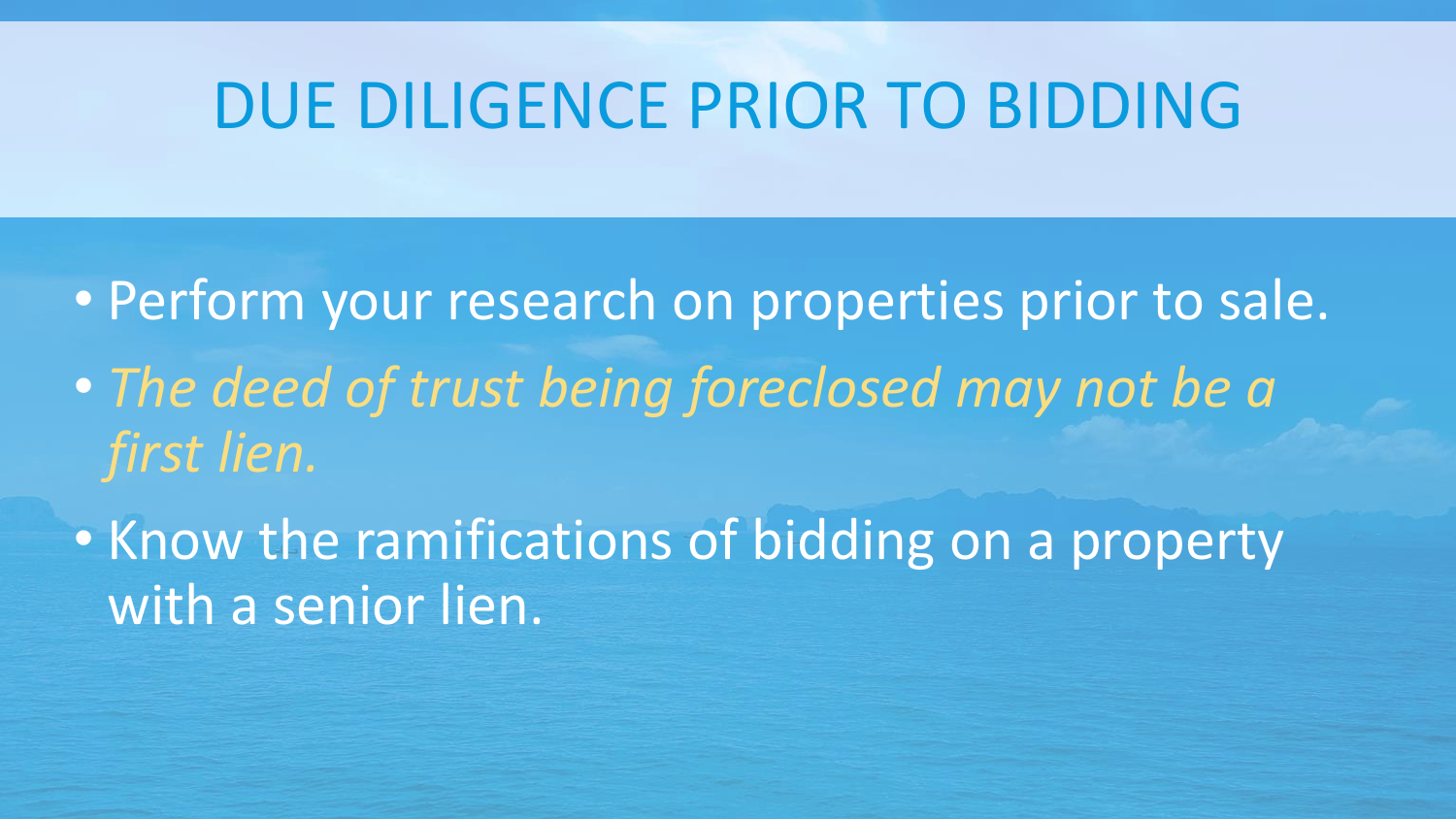#### NO WARRANTIES

• The Public Trustee *makes no warranties,* expressed or implied concerning properties offered for sale. • All sales are final.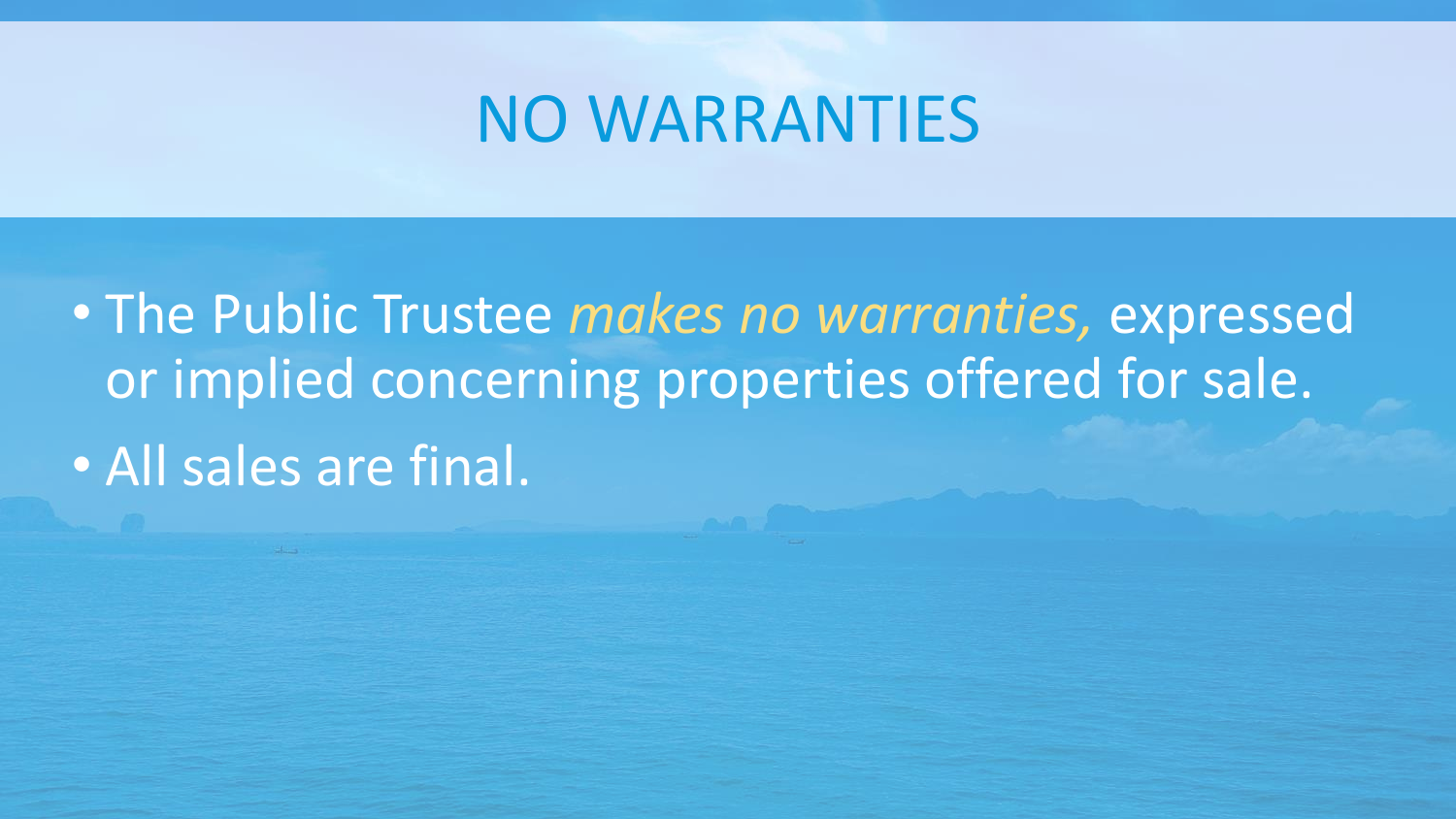## NO LEGAL ADVICE

- The Public Trustee and employees *can not and do not give legal advice.*
- Consult *your* personal legal advisor regarding your rights and the rights of homeowner and lienholder's.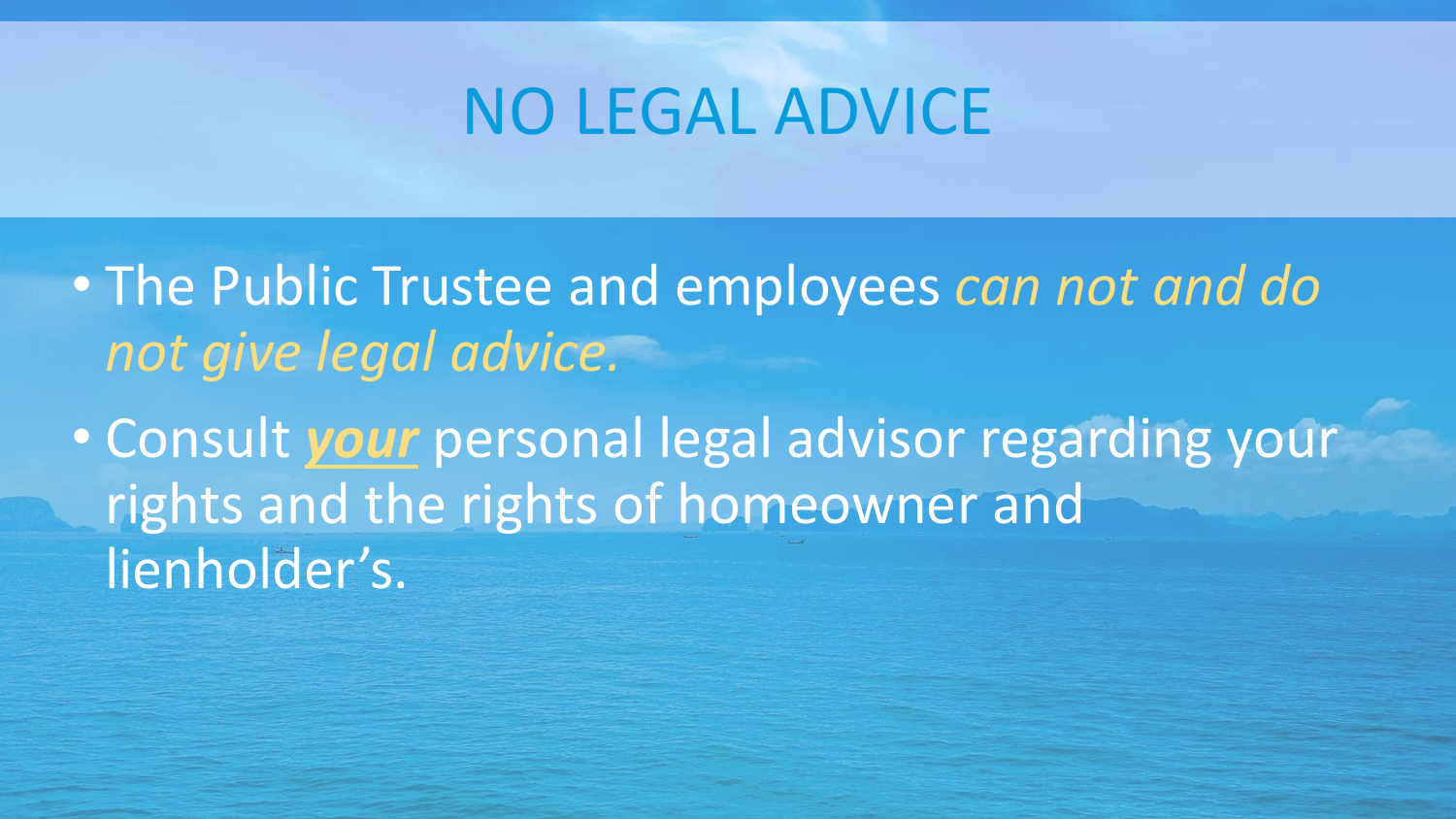#### NO DISRUPTIONS

- Disruption of the foreclosure sale process or the functions of the office will not be tolerated.
- Do not talk to each other during the sale.
- You may use electronic devices, but they must be silenced.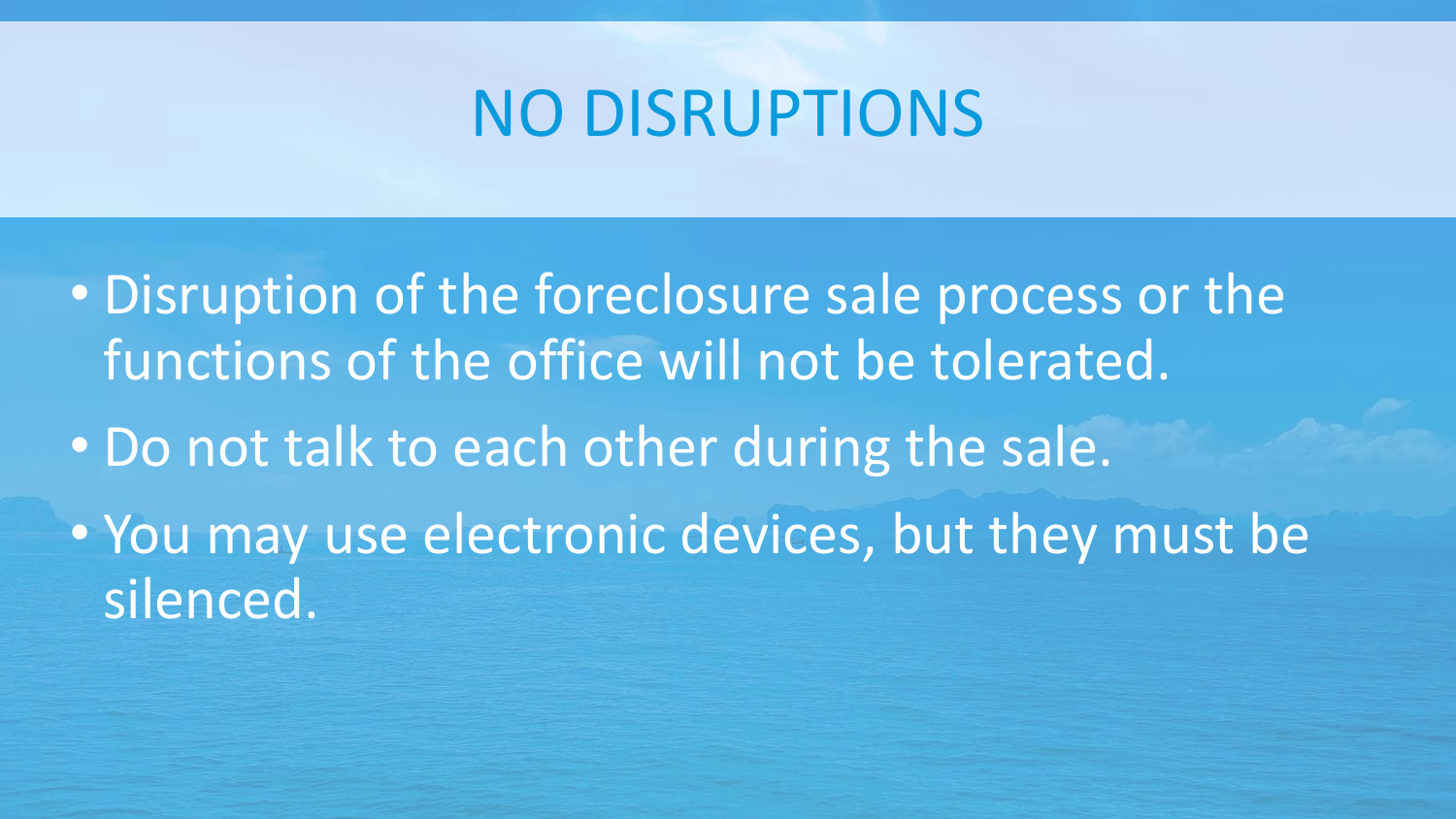# BIDDERS PARTICIPATION & SALE COMPLETION

• Bidders are required to announce the bidder's name followed by the full amount of the bid.

• The sale concludes when all properties are struck and sold, *and all funds are collected.*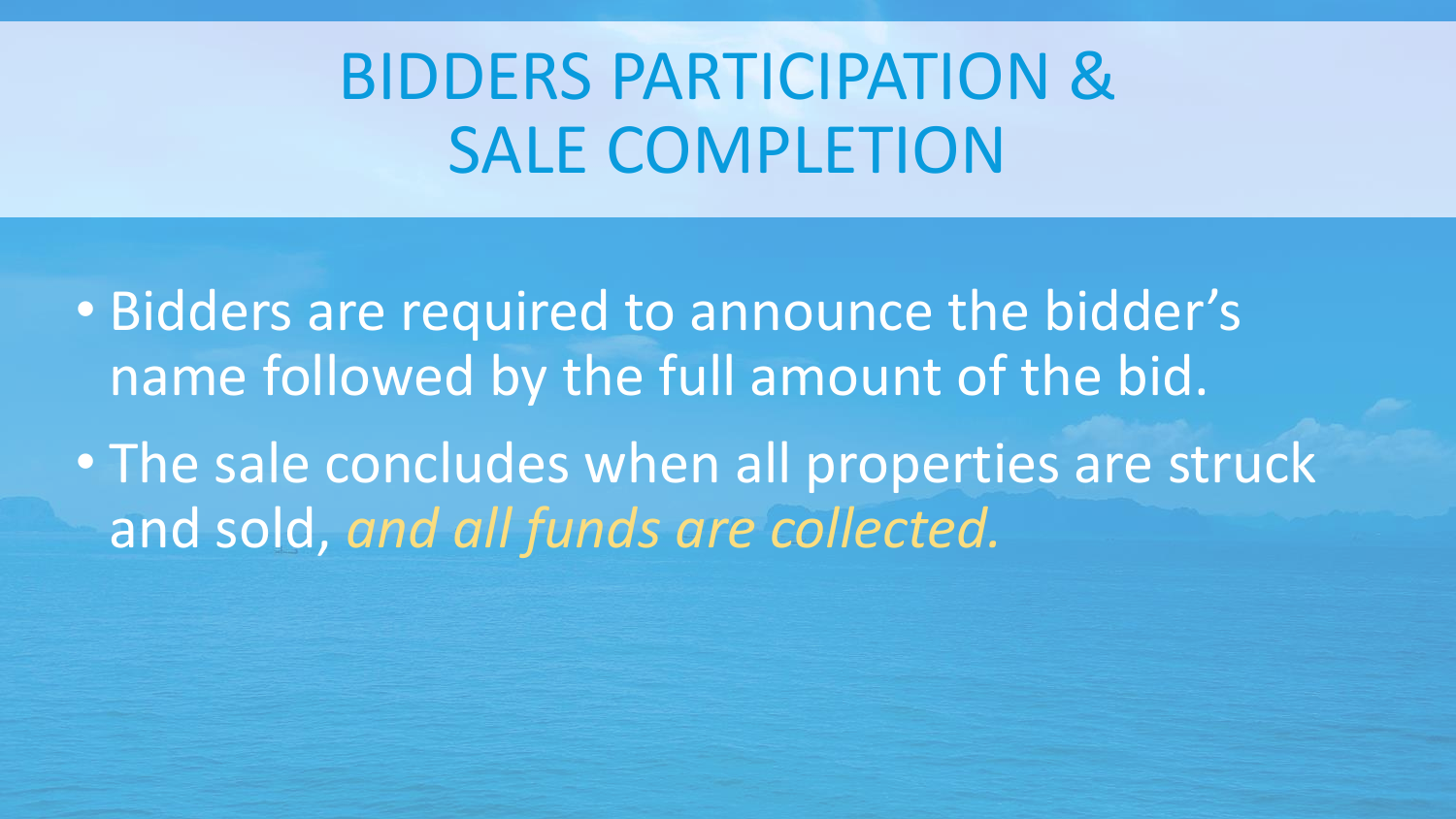#### BID FORMS

• Bid Forms must be submitted in person. • *A Bid Form must be submitted for each property you plan to bid on.* 

• Completed Bid Forms do not obligate you to bid.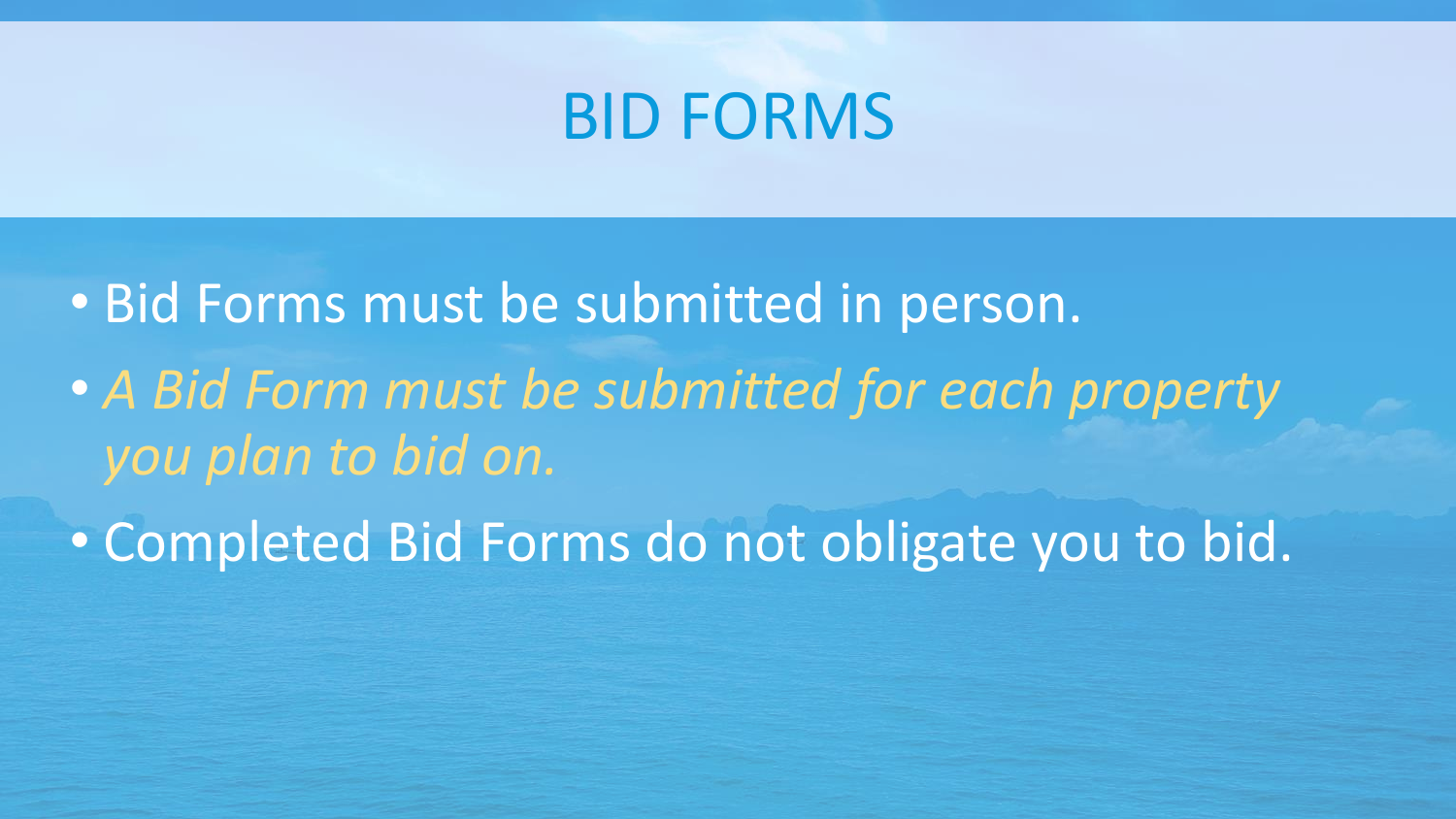#### BIDDER REPRESENTATION

*Bidder who cannot attend the sale:* • May have a third party bid for them • *If they bring a notarized letter of agency that meets the requirements of C.R.S.* § *15-14-607.*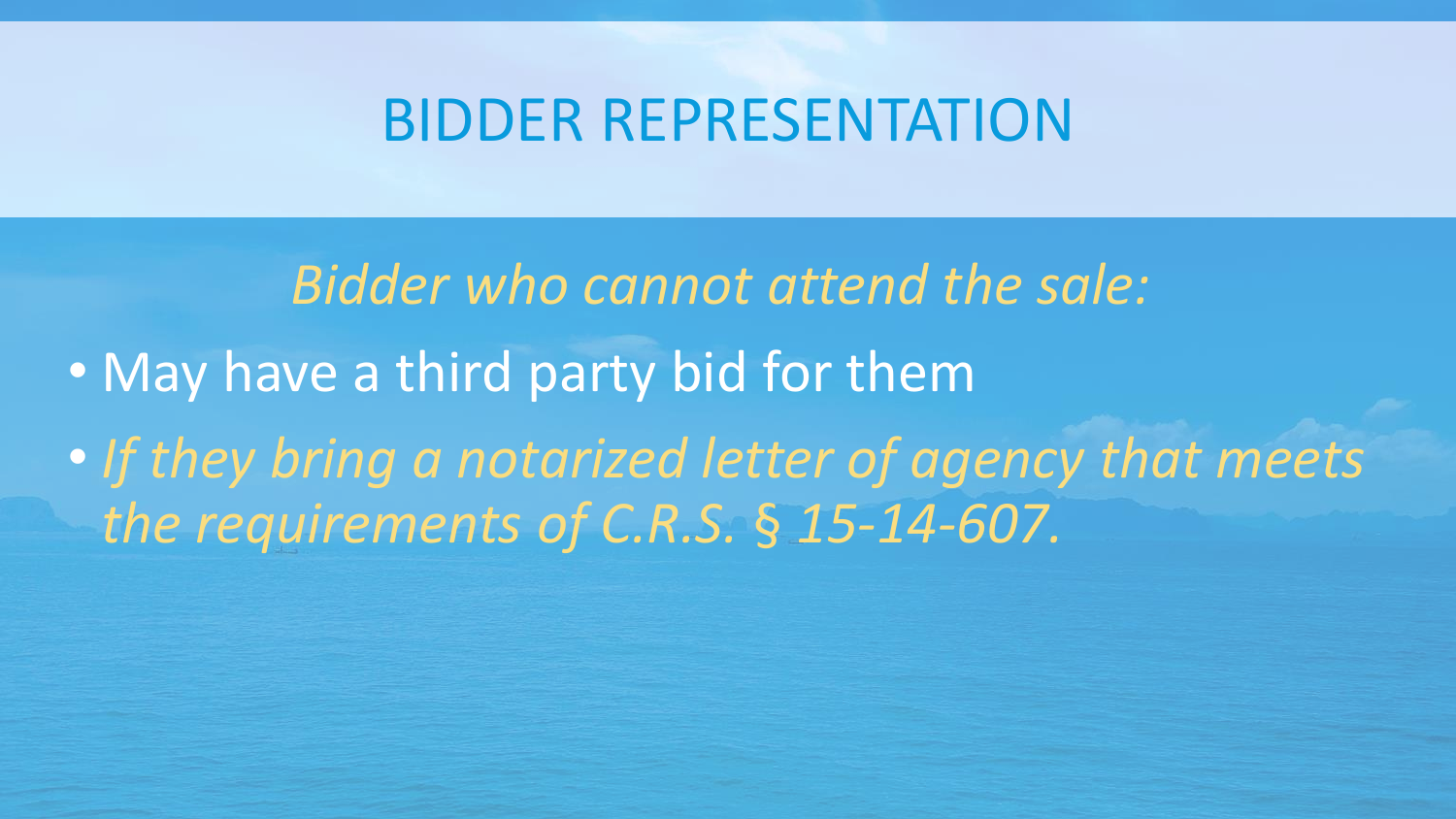#### BID FORM DEADLINE & BIDDING

- Bid forms must be submitted NO LATER THAN *1:45 p.m.* on the date of sale.
- We start accepting bid forms at 1:15 p.m. inside the sale room.
- *Bidders will orally announce their bid advance.*
- Minimum overbid is \$1 on the first round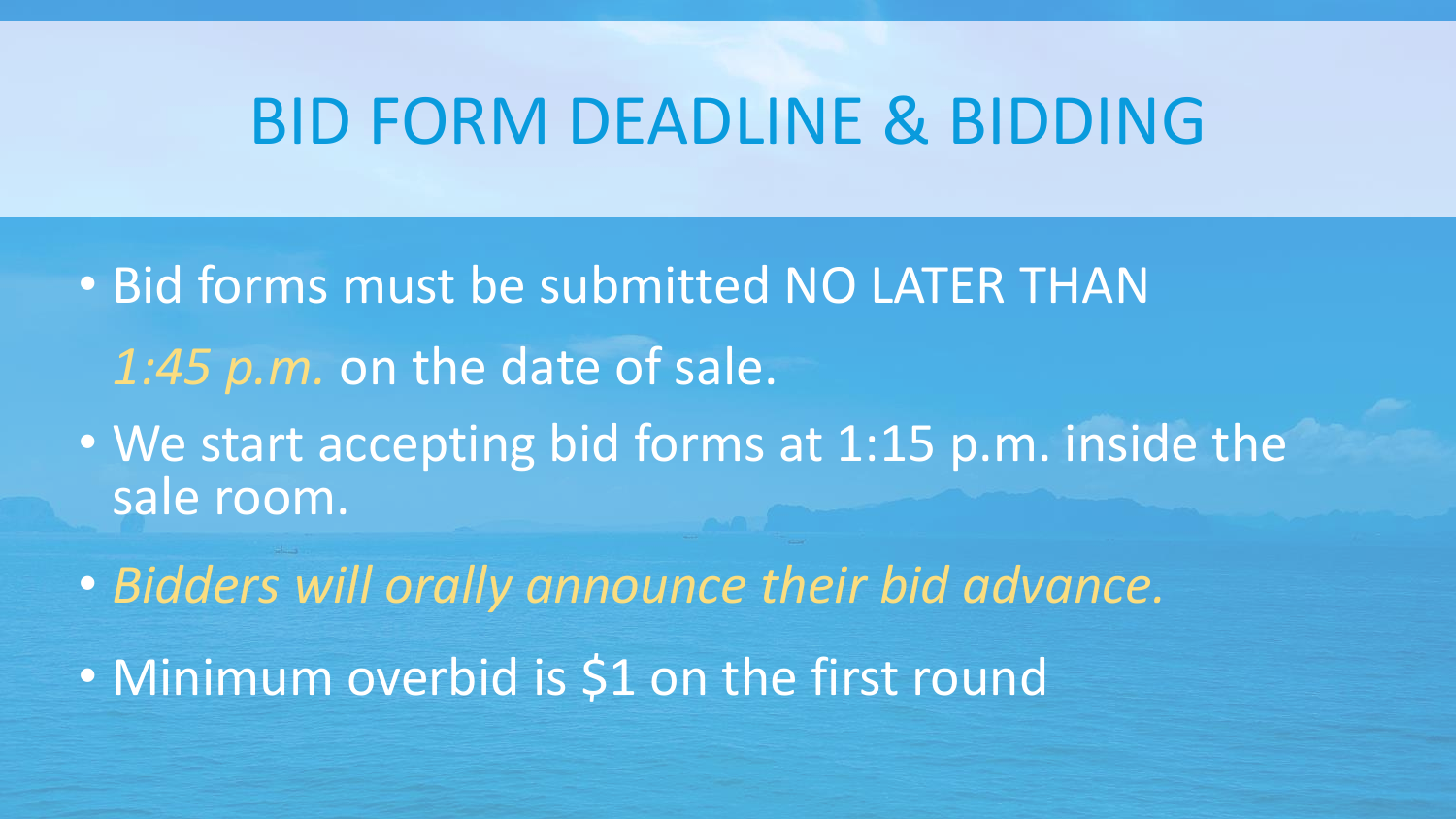#### PAYMENT FORM

- Payment must be cash or certified funds payable to Jefferson County Public Trustee.
- Cash is accepted but not recommended.
- Information about paying by ACH or wire can be requested from our staff by email at eforeclosures@jeffco.us.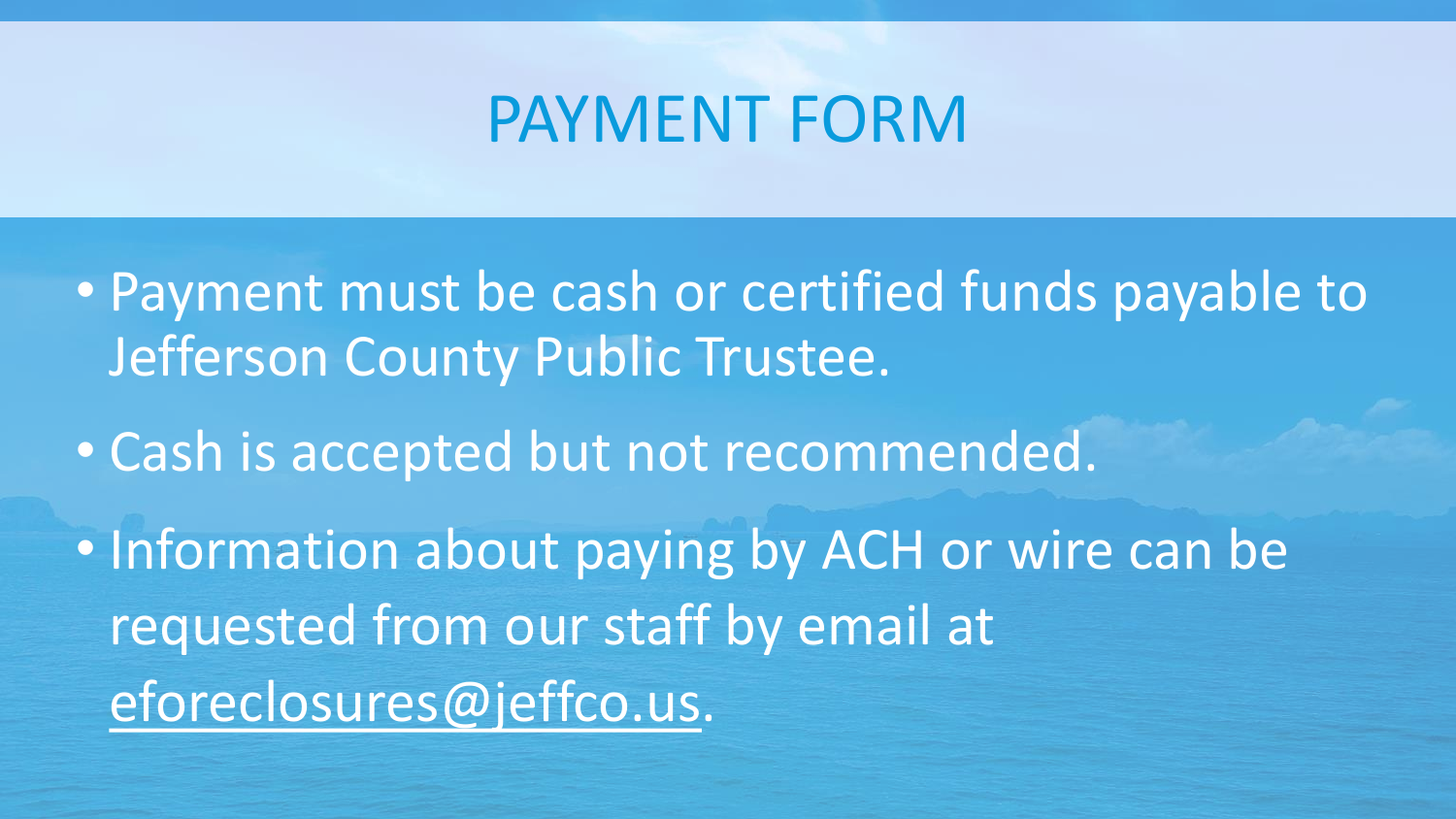#### PAYMENT DEADLINES

- We collect funds as soon as the property is struck and sold.
- Payment must include the lender's total bid amount AND the complete amount of your overbid.
- You will not have time to leave the sale room to get any additional funds.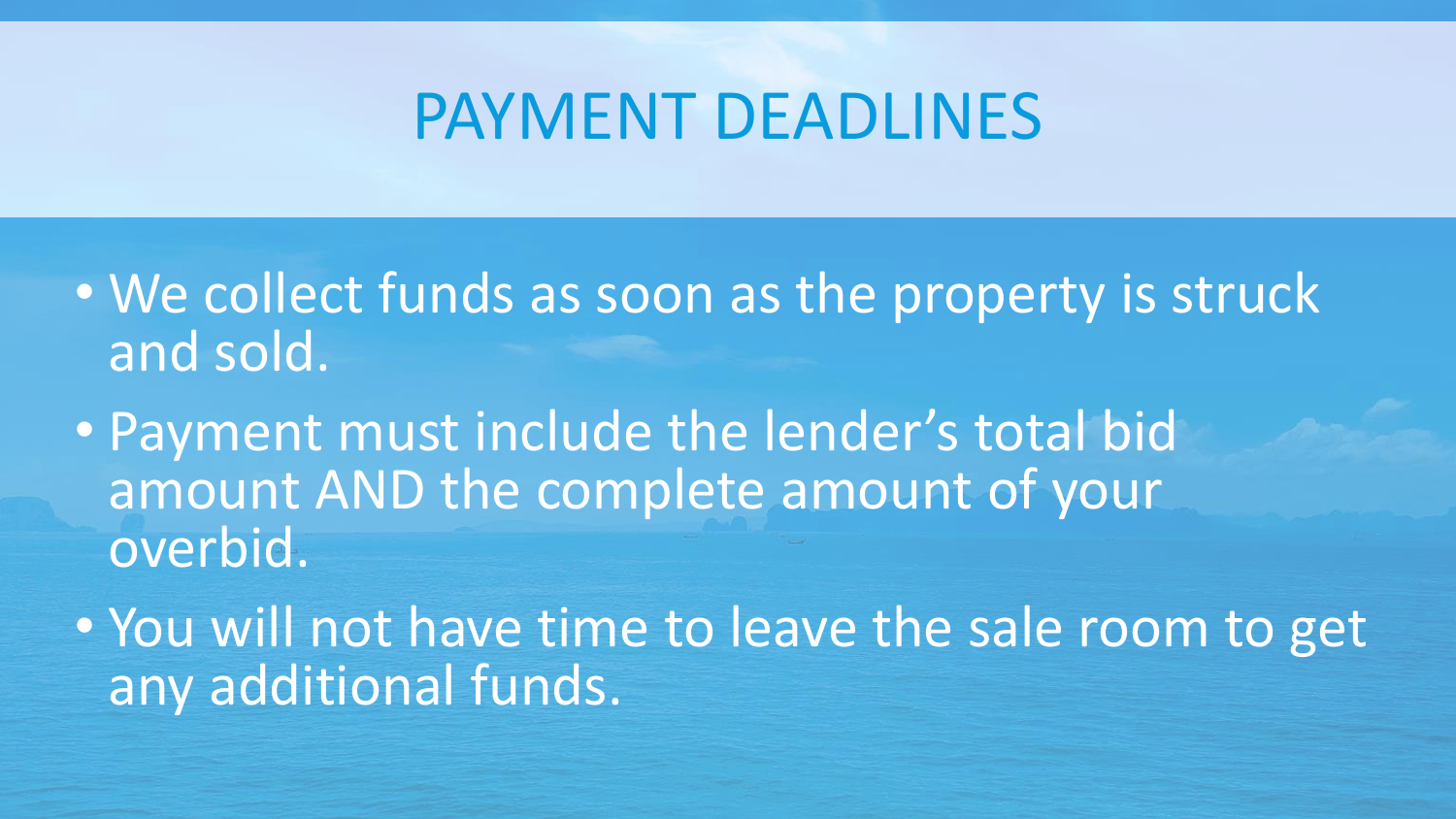### PAYMENT DEFAULT & PENALTY

- If a bidder does not tender funds to cover the winning bid, the property will be sold to the next highest bidder who has timely tendered the full amount of their bid.
- Failure to honor bids disrupts the sale.

• To avoid disruptions, if you fail to honor your winning bid, you will not be permitted to bid for the remainder of that sale and the next four scheduled sales.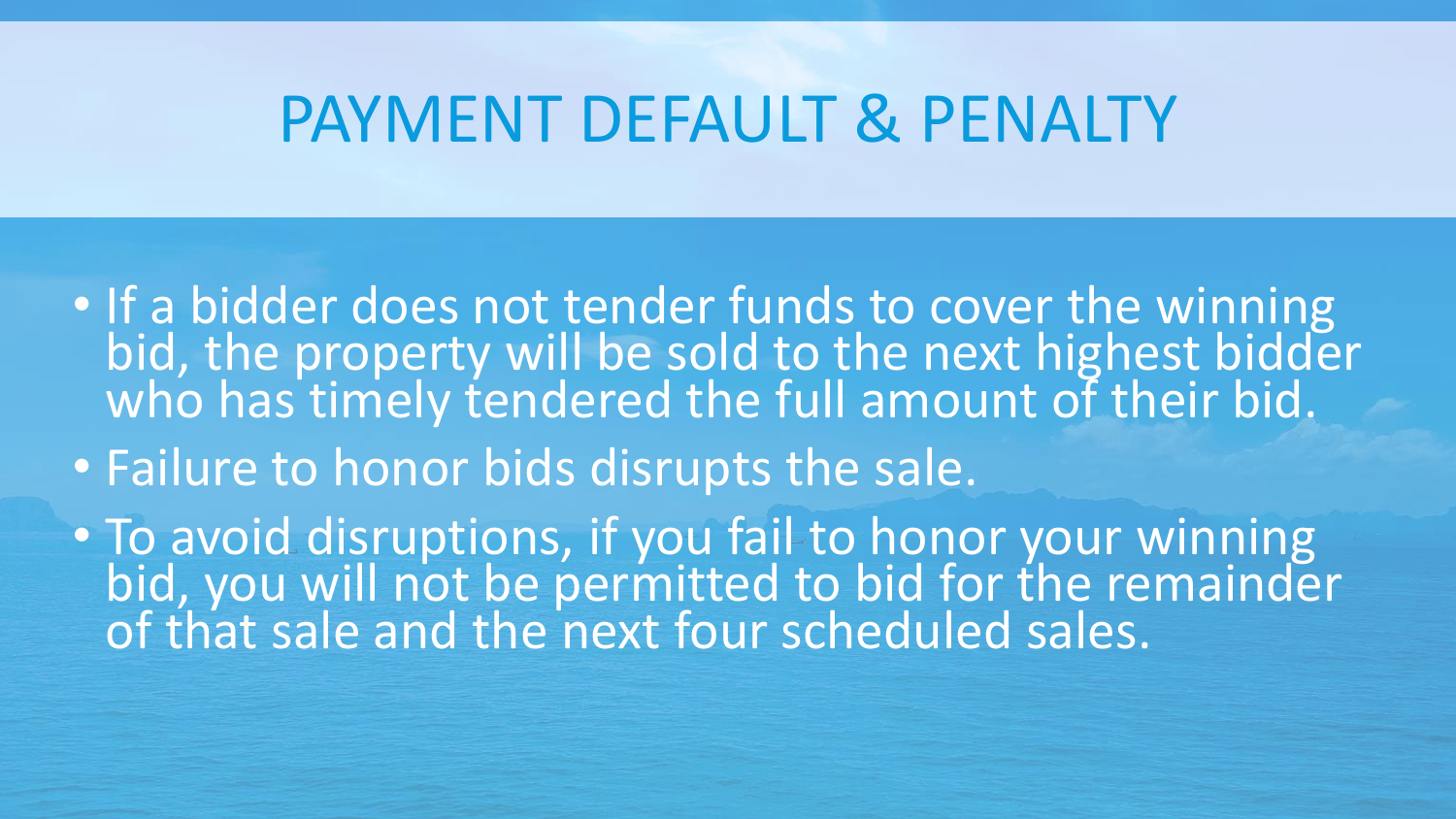#### RECEIPTS

• When paying, you must produce a government issued photo ID and provide an "inkless" fingerprint. Receipts will be emailed as soon as possible after the sale concludes.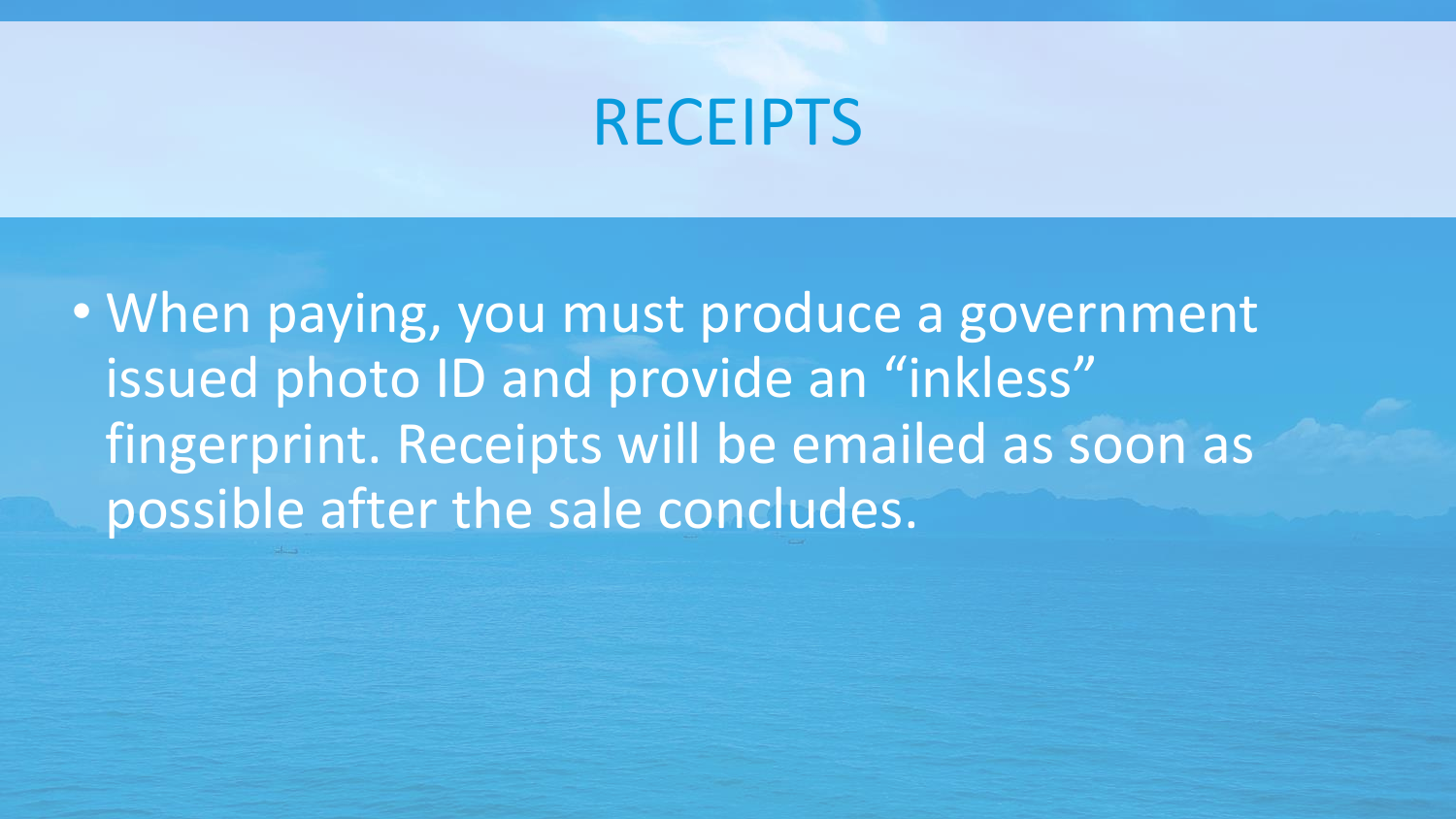### **OVERPAYMENTS**

• Funds received at sale more than the amount due the lender will be processed pursuant to law.

• Funds received at sale more than the successful bid will be refunded after 7 business days (the following Thursday). The refund check will be available after 7:30 a.m.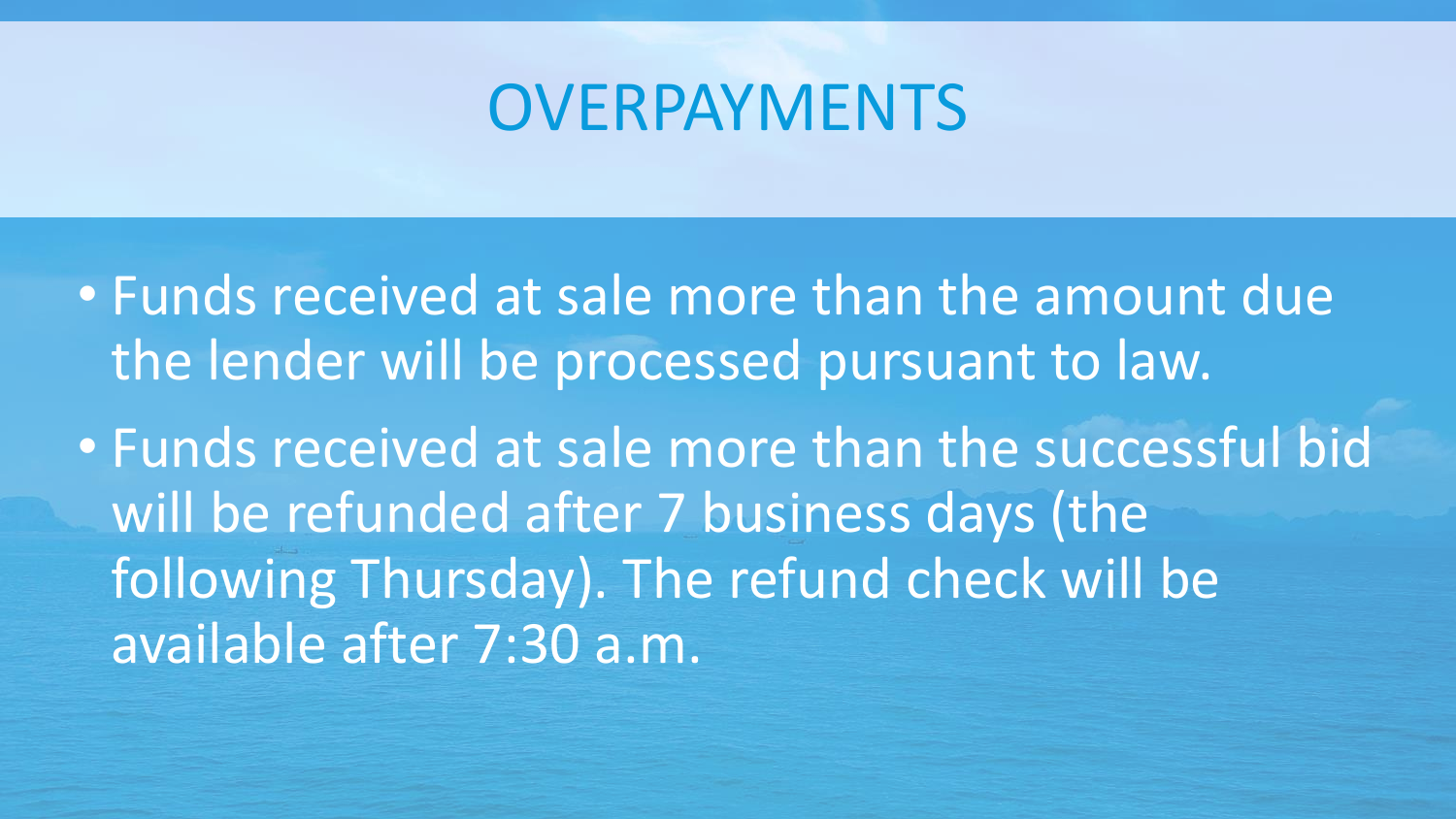#### AFTER THE SALE

- A Certificate of Purchase will be issued in the name of the successful purchaser and recorded by the Public Trustee at the county Clerk and Recorder's office.
- The successful purchaser may find a copy of the recorded document after it is recorded with the Clerk and Recorder or an unofficial copy is available on our website. https://www.Jeffco.us/Public-Trustee.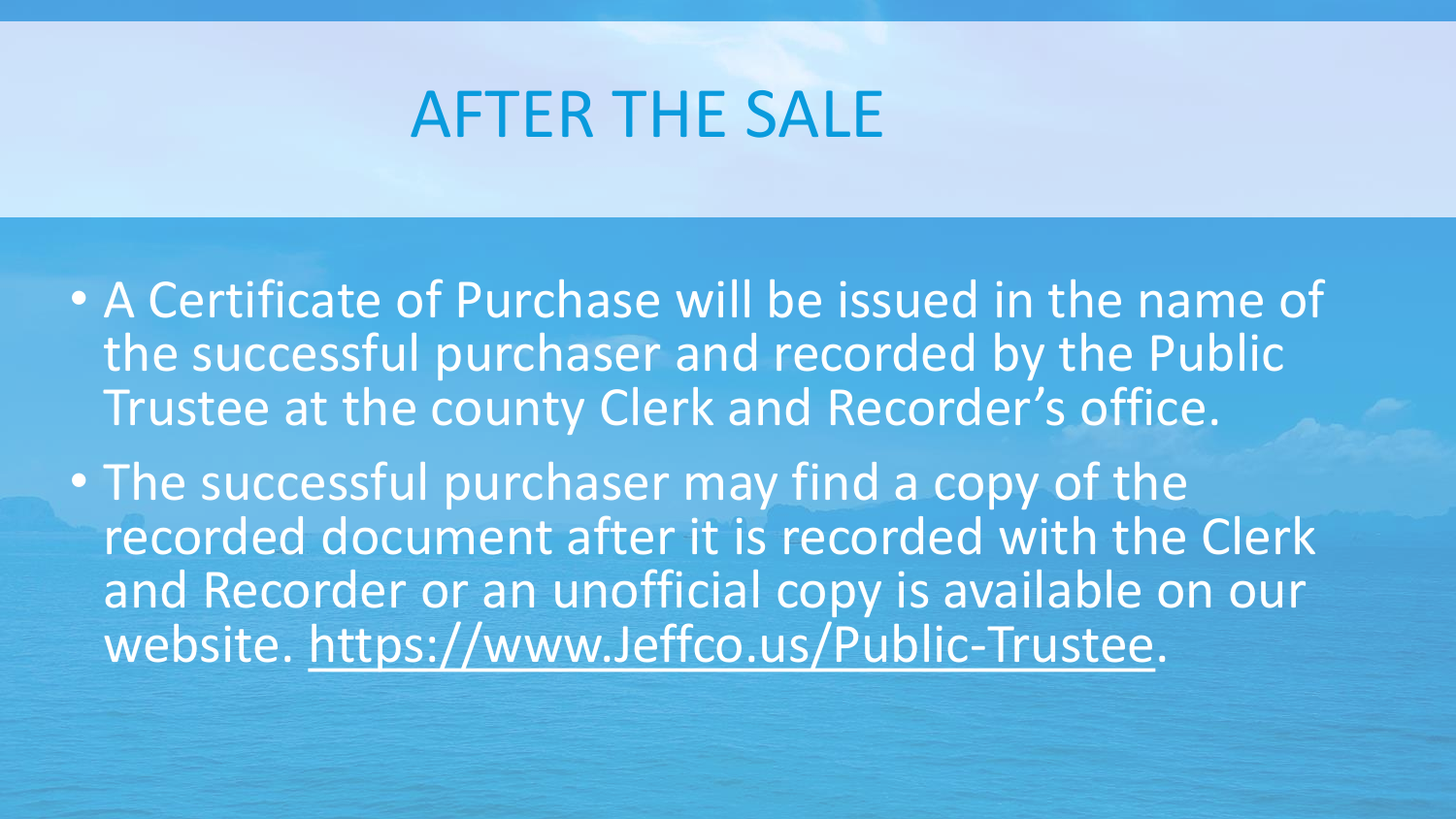#### BUYER WARNING

- As the Certificate of Purchase holder, you *DO NOT have title to the foreclosed property.*
- *You have no right of access to the property until a Public Trustee's Confirmation Deed is issued.*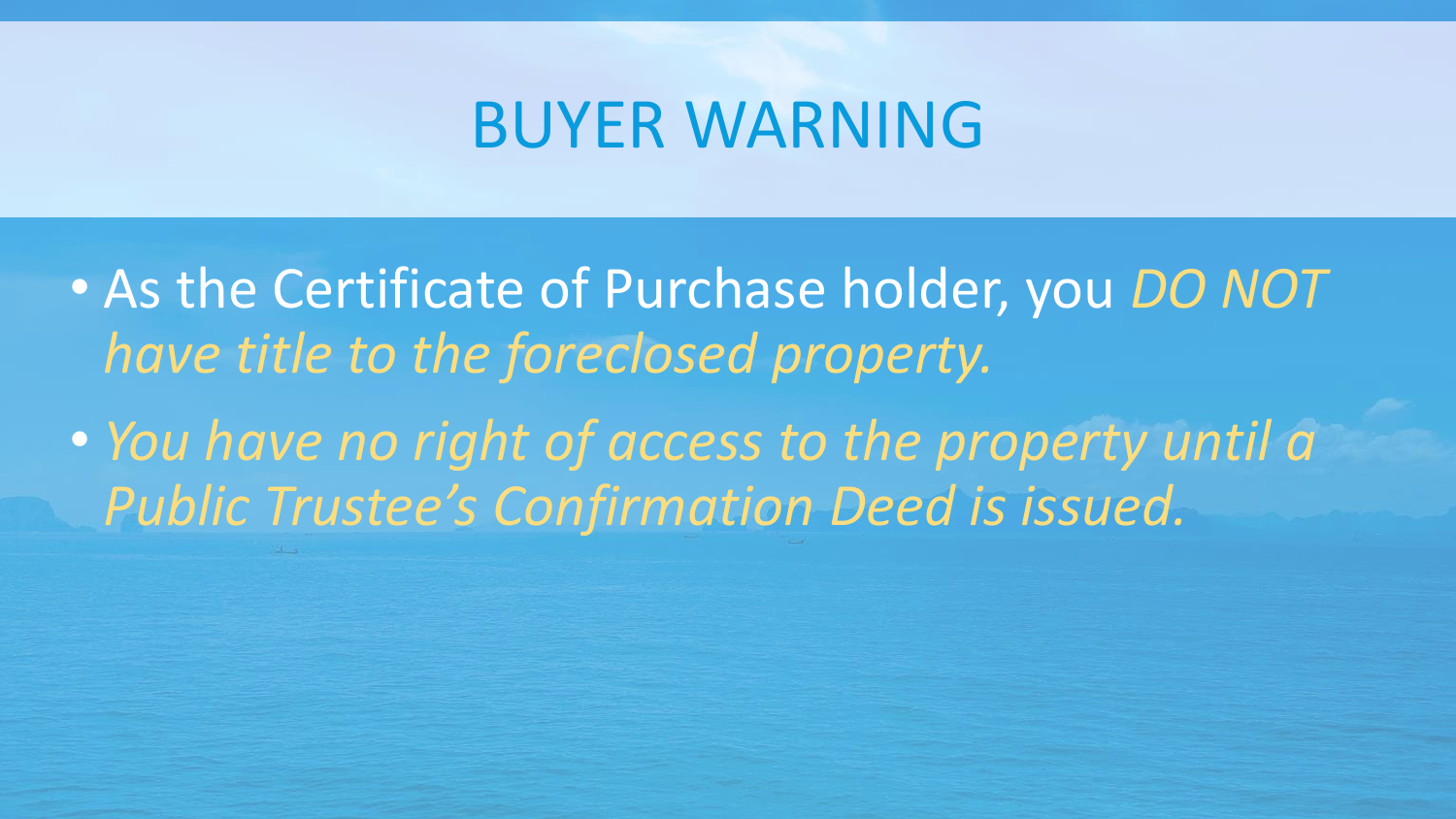#### INTENT TO REDEEM

• If an Intent to Redeem is filed, the Certificate of Purchase holder will be contacted for a signed and notarized redemption statement that must comply with: CRS 38-38-302.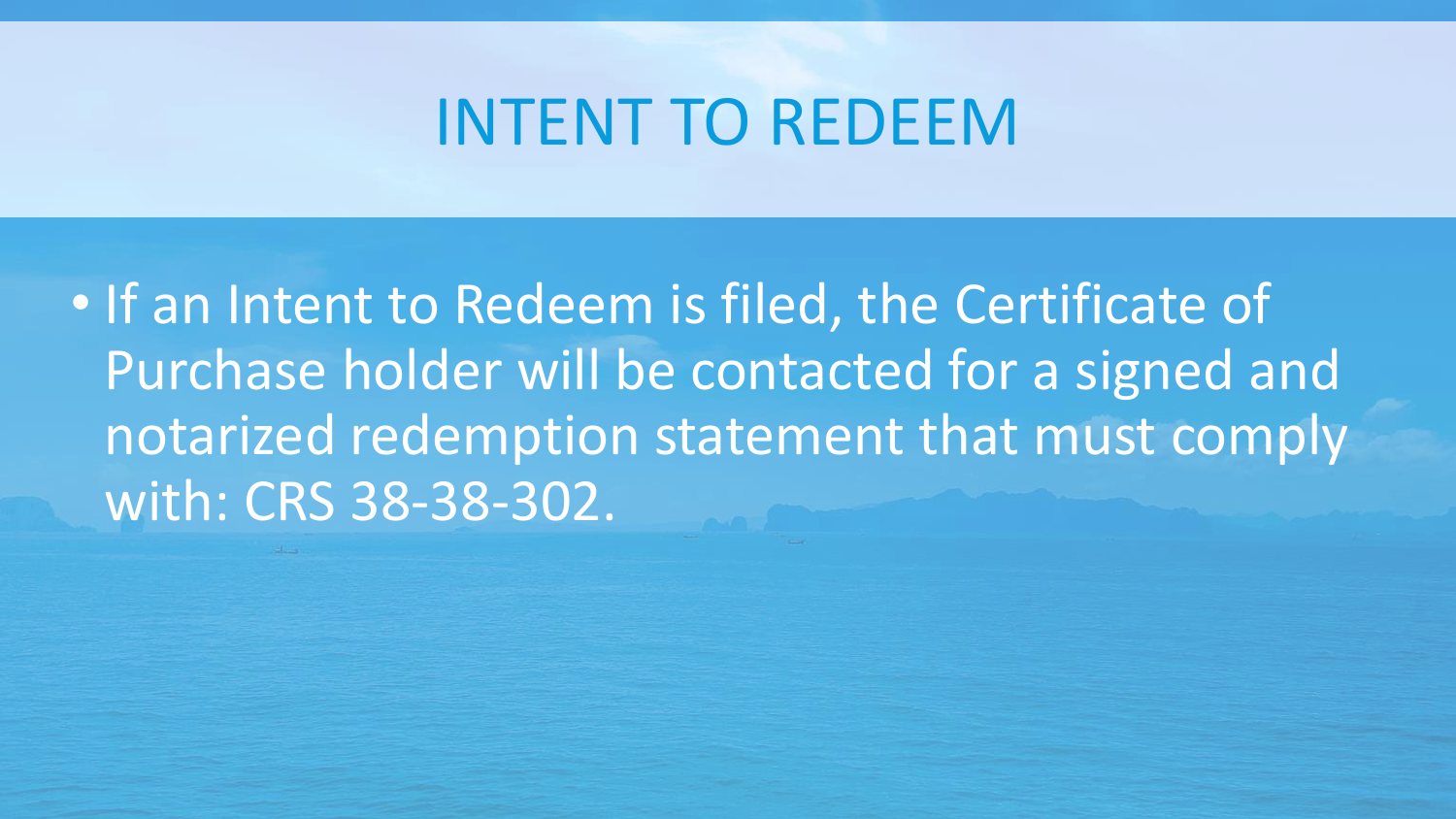### PUBLIC TRUSTEE CONFIRMATION DEED

• A Public Trustee's Confirmation Deed is issued pursuant to state law after all redemption periods have expired. We will send you the electronically recorded document via email.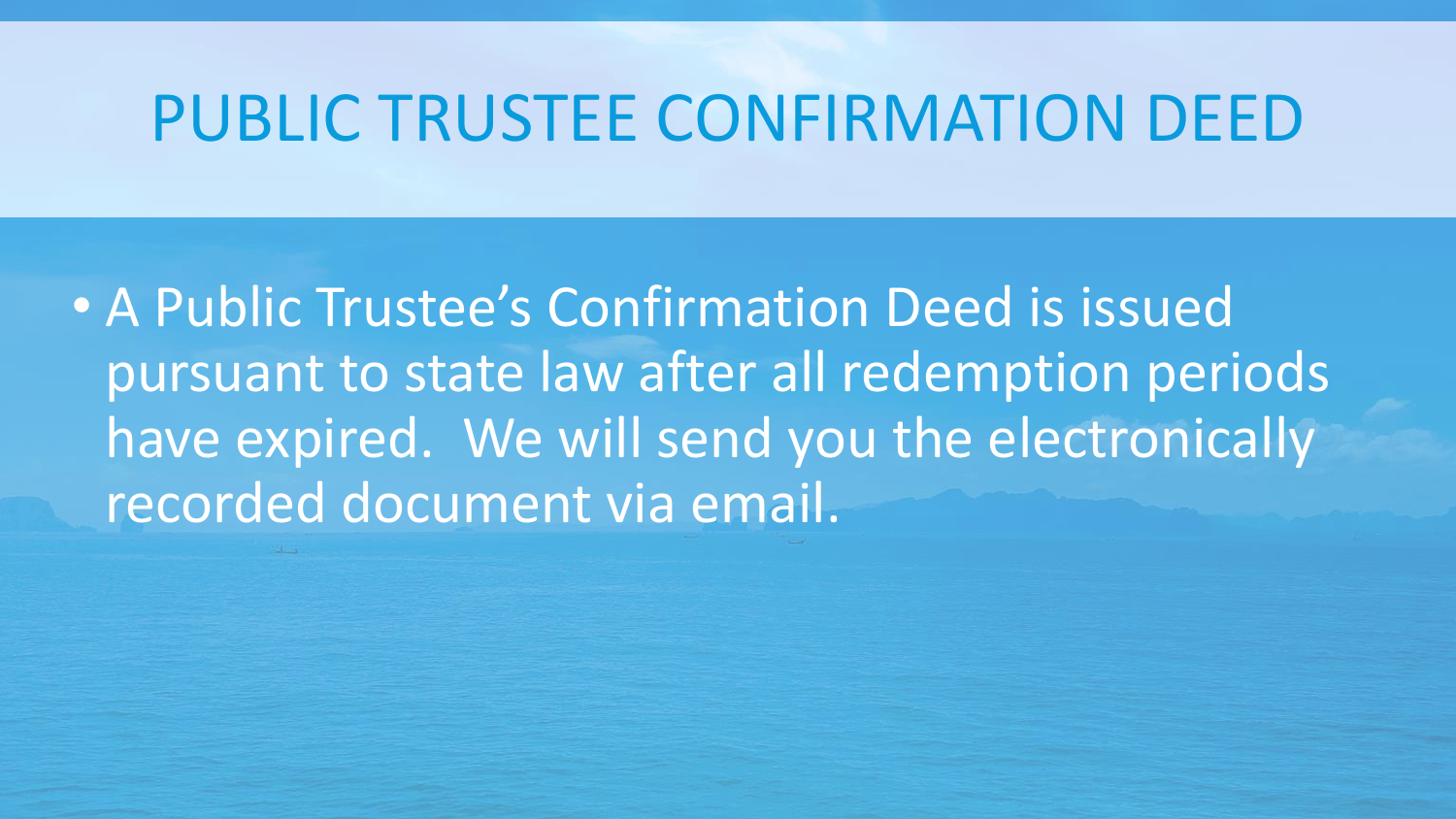#### BID-RIGGING PROHIBITION

• The Colorado Antitrust Act prohibits bid rigging under CRS 6-4-106.

• *It is illegal for any person to contract, combine, or conspire with any person to rig any bid, or any aspect of the bidding process, in any way related to the provision of any commodity or service.*